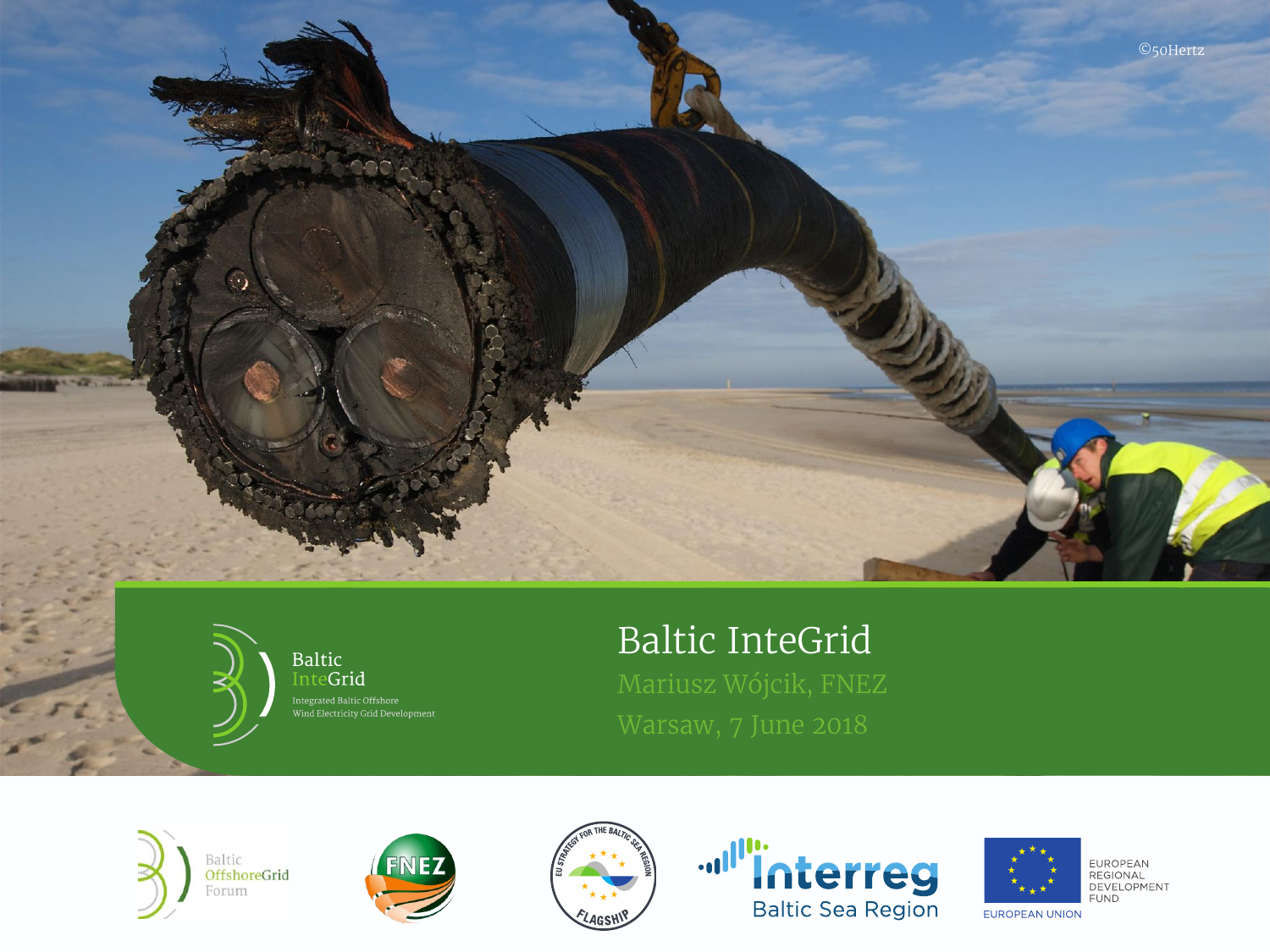## **Goal**

Baltic<br>Inte**Grid** 

Develop a concept of the Baltic Offshore Grid integrated with planned offshore wind farms. It will be based on detail analysis of following conditions:

- spatial
- market
- political
- social
- environmental
- technical

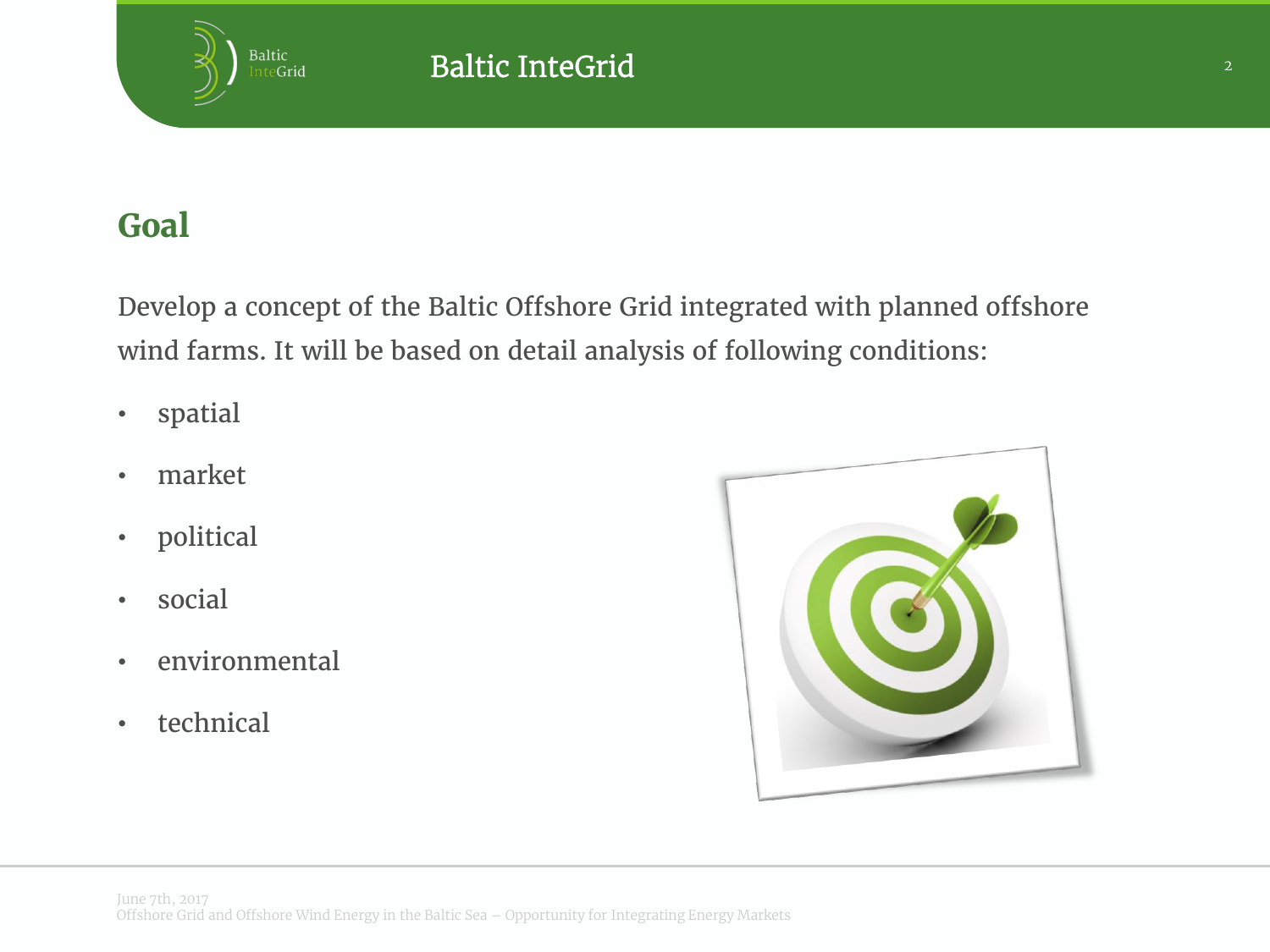Baltic<br>Inte**Grid** 

## Baltic InteGrid

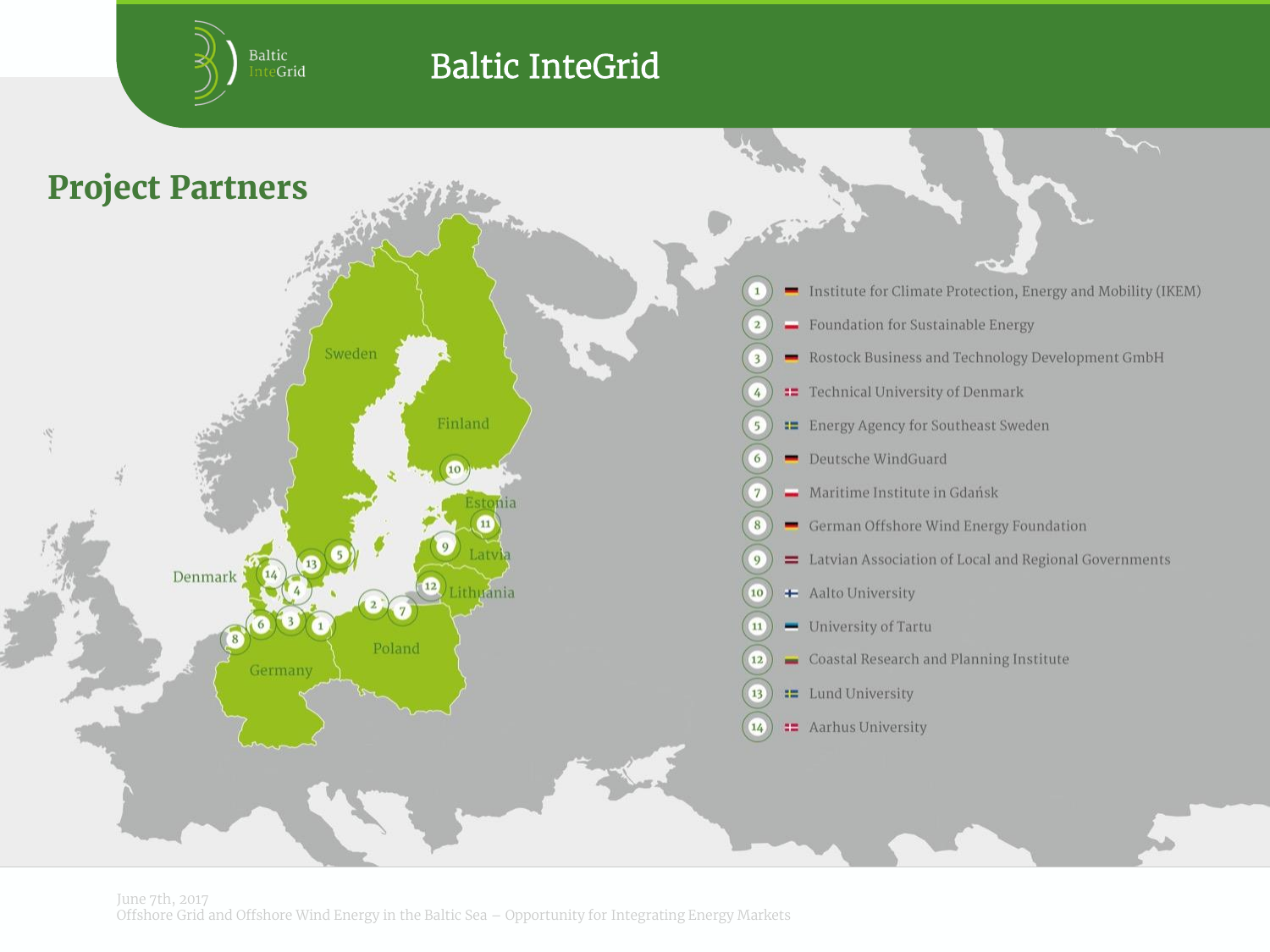## Associated Organisations

#### Germany

- Siemens AG
- BMUB (Ministry for the Environment,
- Nature Conservation, Building and Nuclear Safety of Germany)
- Ministry of Energy, Infrastructure and State Development of Mecklenburg- Vorpommern
- 50Hertz Transmission GmbH
- Ecologic Institute
- Kisters AG
- Becker Büttner Held

## Finland

• Finnish Wind Power Association

#### Estonia

• Elering-generating opportunities

#### Denmark

- Danish Energy Association
- Energinet.dk
- Danish Wind Industry Association

#### Poland

- Baltex Energia i Górnictwo Morskie SA SKA
- Europejski Instytut Miedzi Sp. z o.o.
- Inwestycje Infrastrukturalne Sp. Z O.O
- Maritime Office in Gdynia
- PGE Energia Odnawialna S.A.
- Polish Offshore Industry Association
- PSE S.A. Polskie Sieci Elektroenergetyczne

#### Lithuania

- The Ministry of Energy
- Litgrid AB



• Ministry of Economics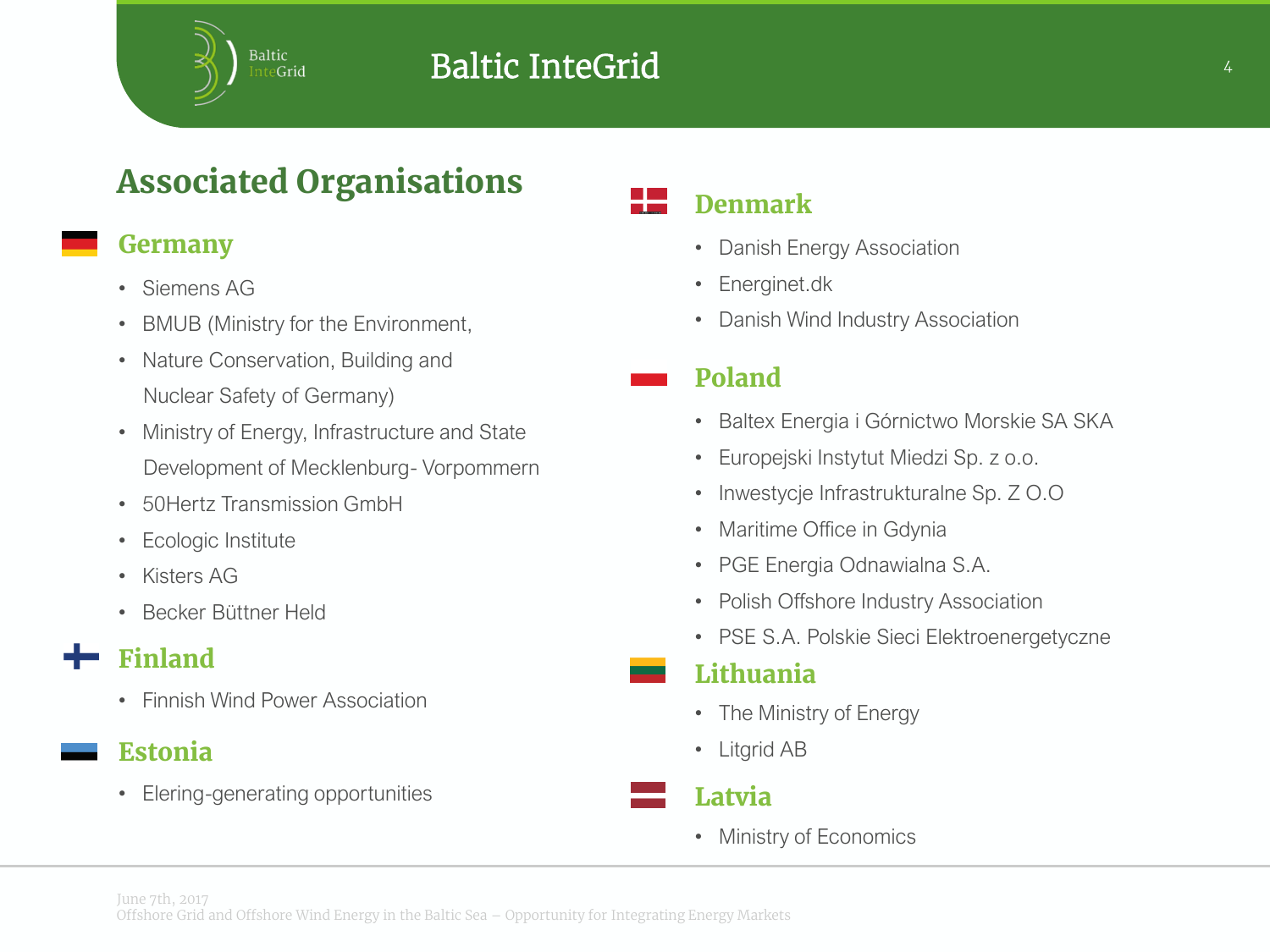

## Baltic InteGrid is a EUSBSR Flagship Project

- Baltic InteGrid among 35 selected out of 300 concept notes
- Priority area: Management of Natural Resources
- EUSBSR Flagship project; running until 2019

**Baltic InteGrid** 



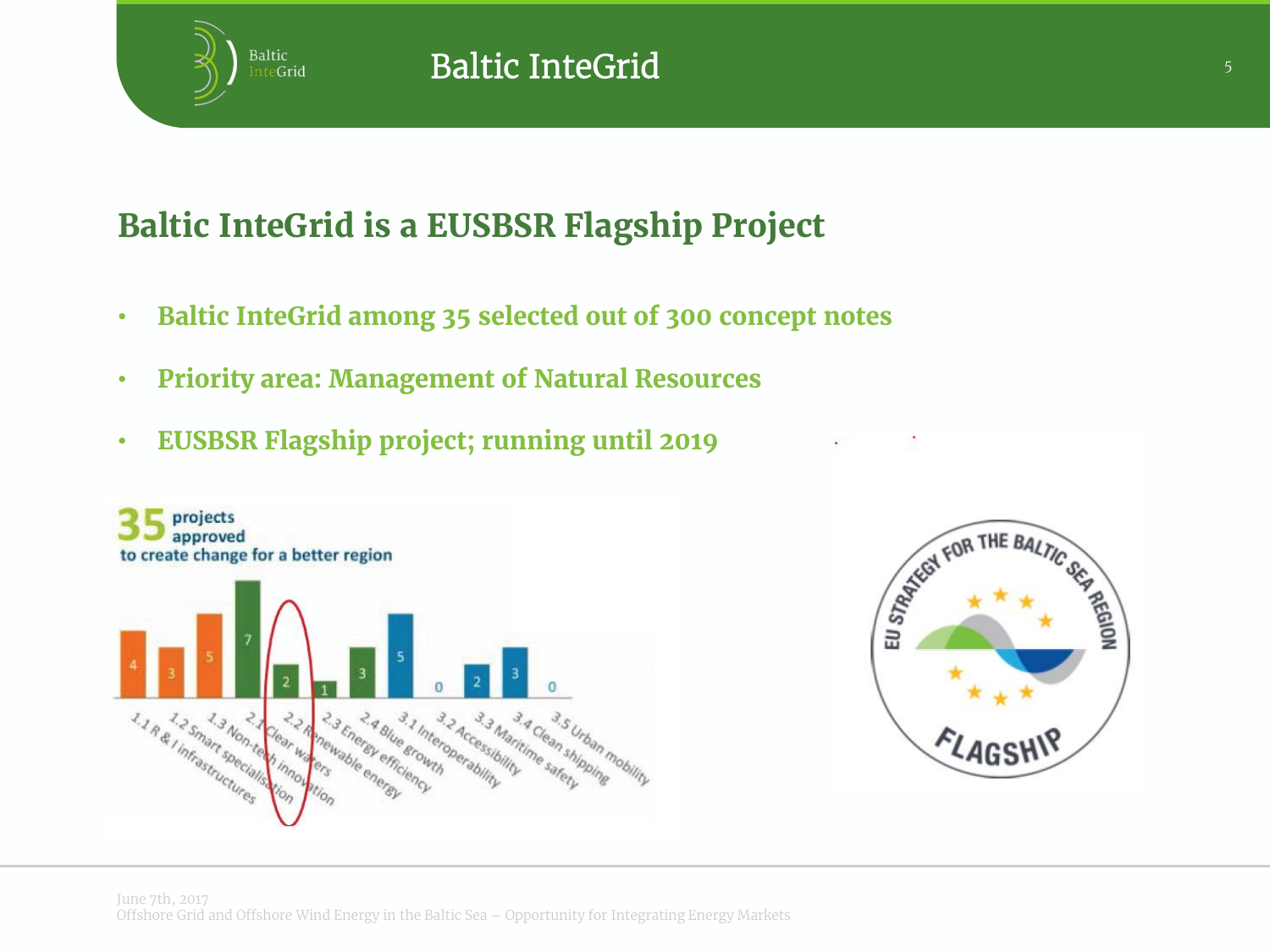

- 
- Baltic Offshore Grid Concept > Interdisciplinary research
- 
- Baltic Offshore Grid Forum  $\blacktriangleright$  Network & conference plattform
	-
- PreFeasibility Studies **Exercise 12 Cases** In-depth perspective on 2 cases

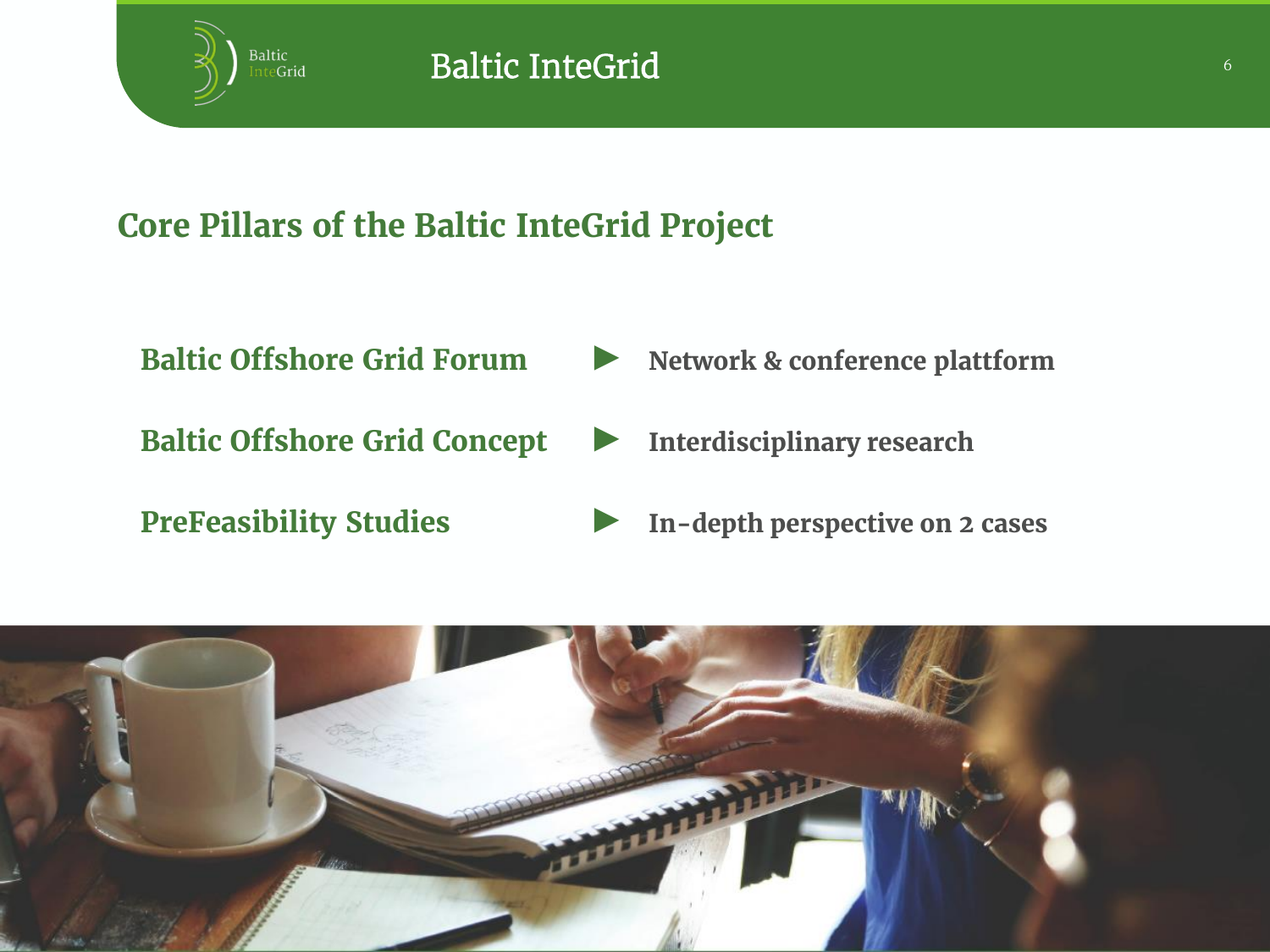

- 
- Baltic Offshore Grid Concept > Interdisciplinary research
- 
- Baltic Offshore Grid Forum ► Network & conference plattform
	-
- PreFeasibility Studies **Exercise 12 Cases** In-depth perspective on 2 cases

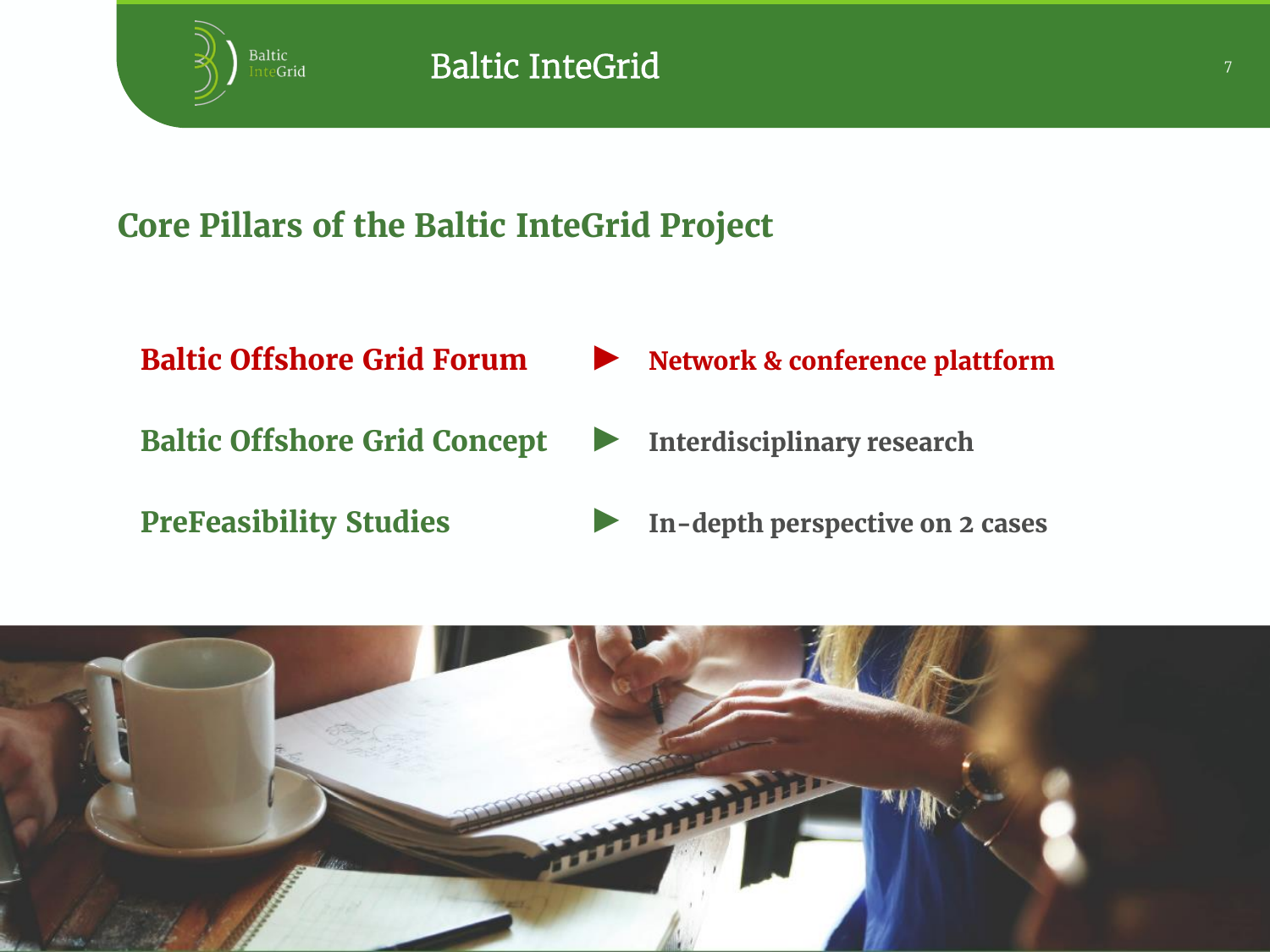

### Baltic Offshore Grid Forum  $\rightarrow$  Expert network platform

22 events over the project lifetime:

- 6 Country Worshops
- 12 Thematic Working Groups
- 4 Key events (conferences)

After the project, cooperation with other initiatives e.g.:

• Baltic Energy Industry Forum 2019



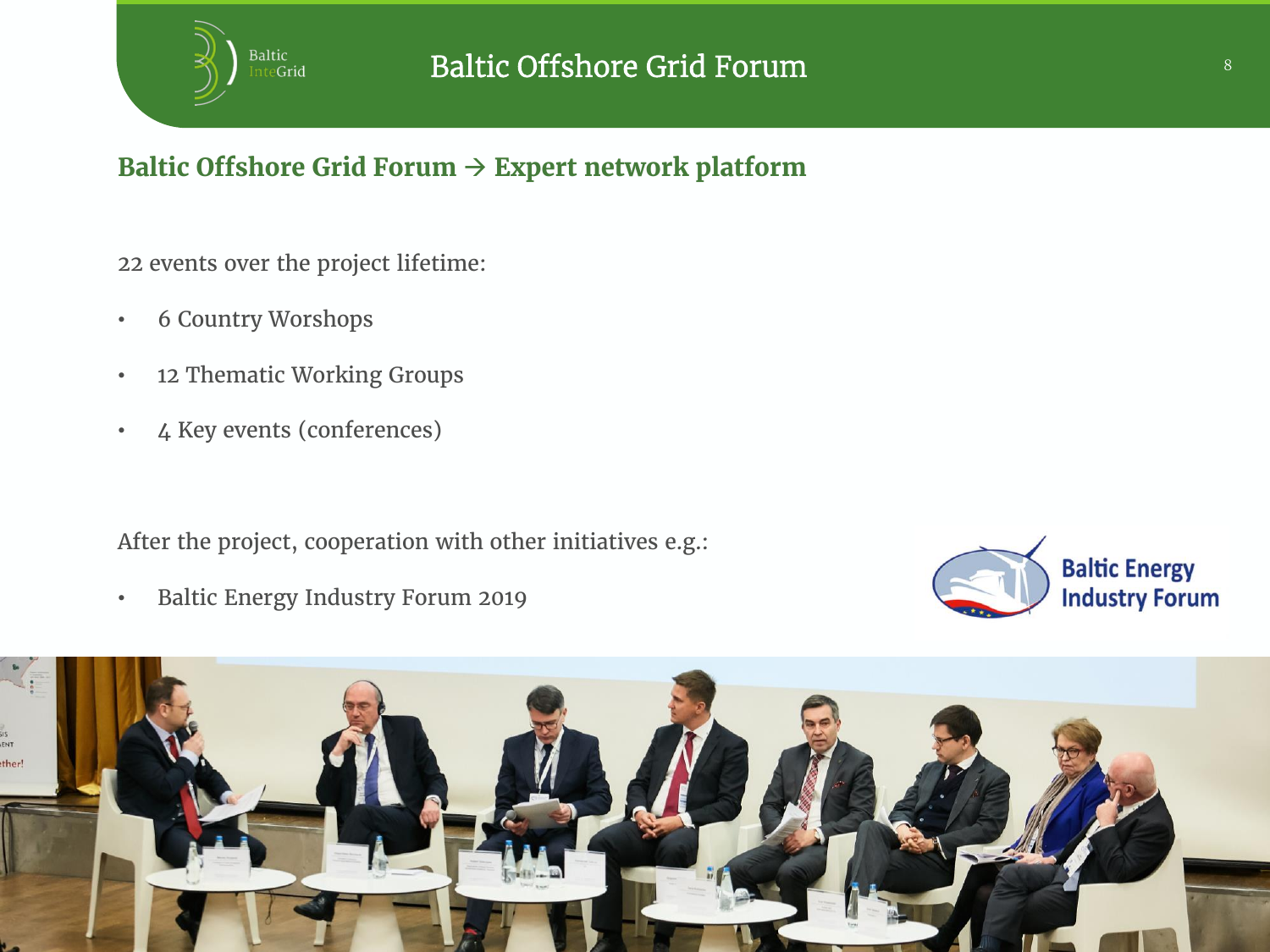

- 
- Baltic Offshore Grid Concept ► Interdisciplinary research
- 
- Baltic Offshore Grid Forum  $\blacktriangleright$  Network & conference plattform
	-
- PreFeasibility Studies **Exercise 12 Cases** In-depth perspective on 2 cases

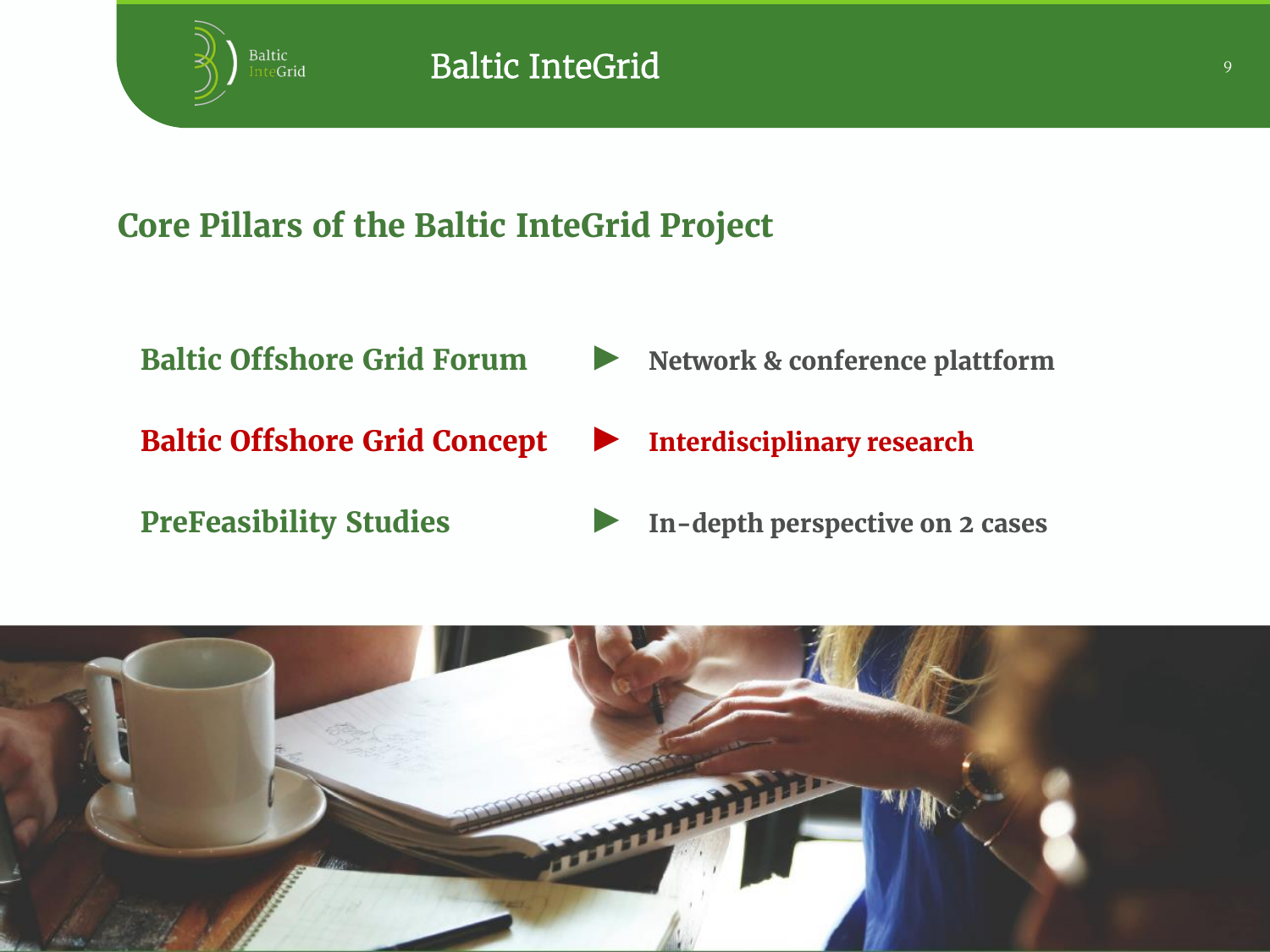

Inderdisciplinary reaseach within 6 thematic working groups

- Policy & regulation
- Market & supply
- Technology & grid
- Environment & society
- Spatial planning
- Cost-benefit analysis

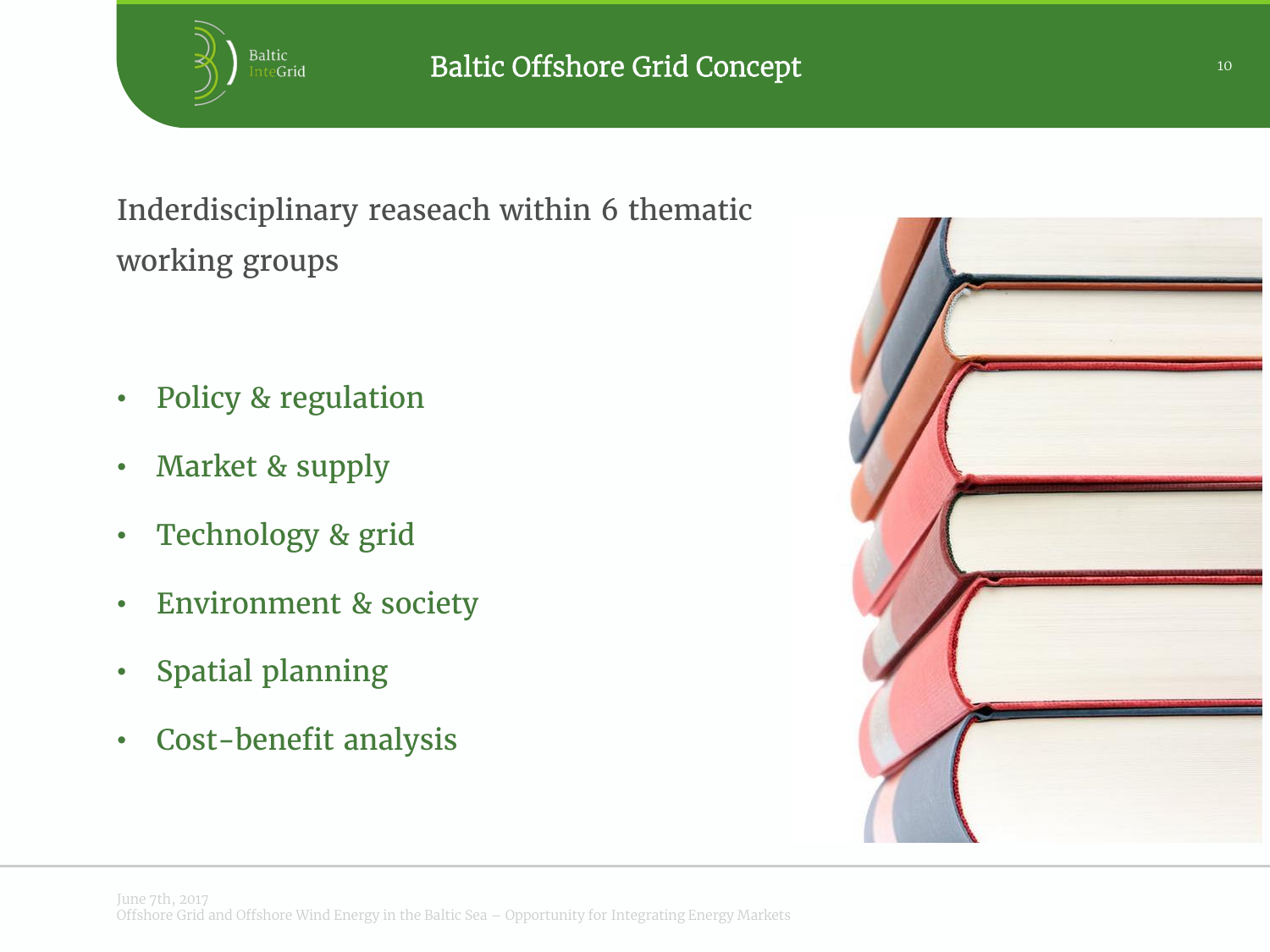

- 
- Baltic Offshore Grid Concept > Interdisciplinary research
- 
- Baltic Offshore Grid Forum  $\blacktriangleright$  Network & conference plattform
	-
- PreFeasibility Studies → In-depth perspective on 2 cases

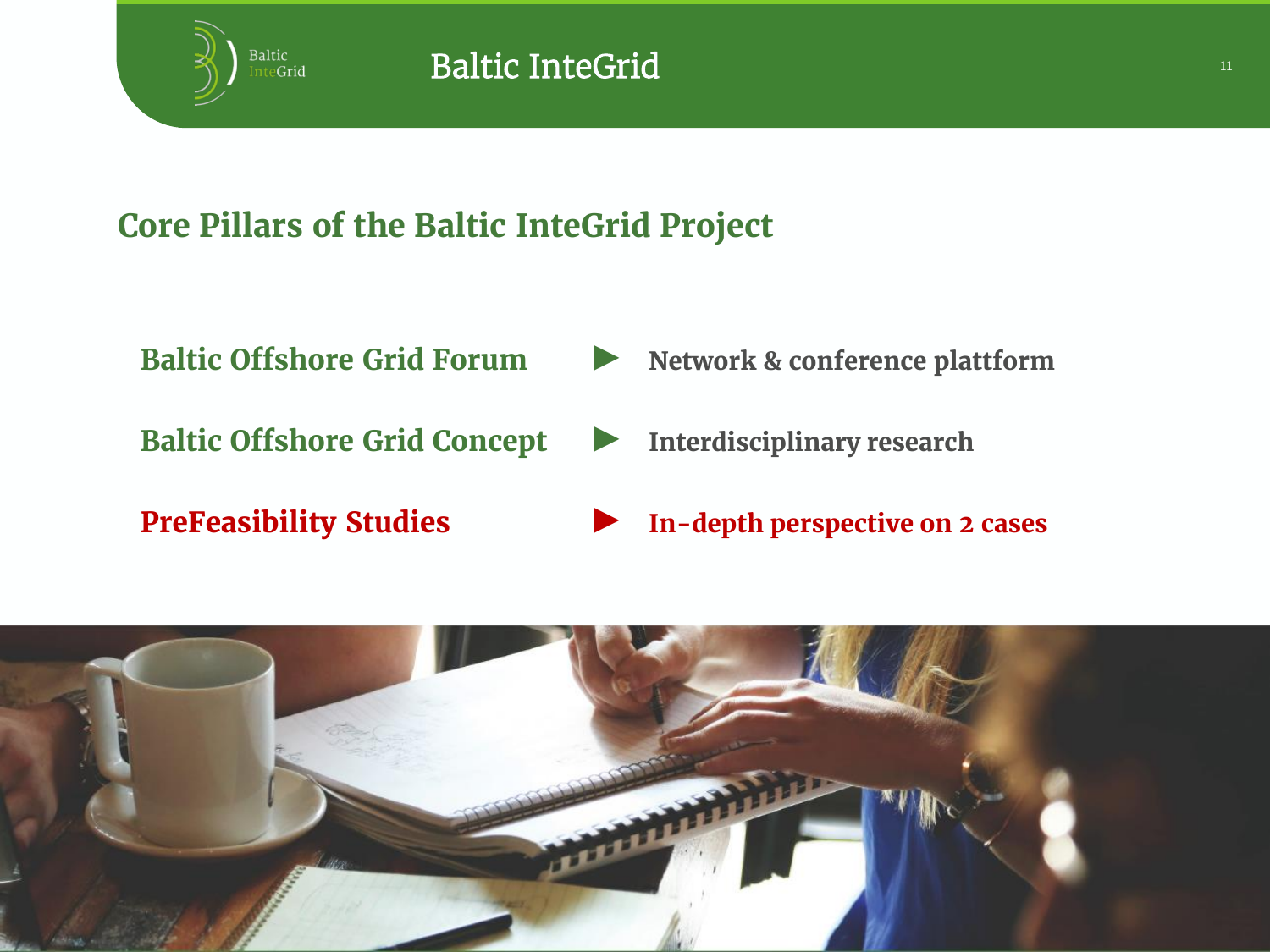

## 2 case-studies on offshore wind farm interconnectors

- 1) Polish Swedish Lithuanian connection
- 2) Swedish German connection